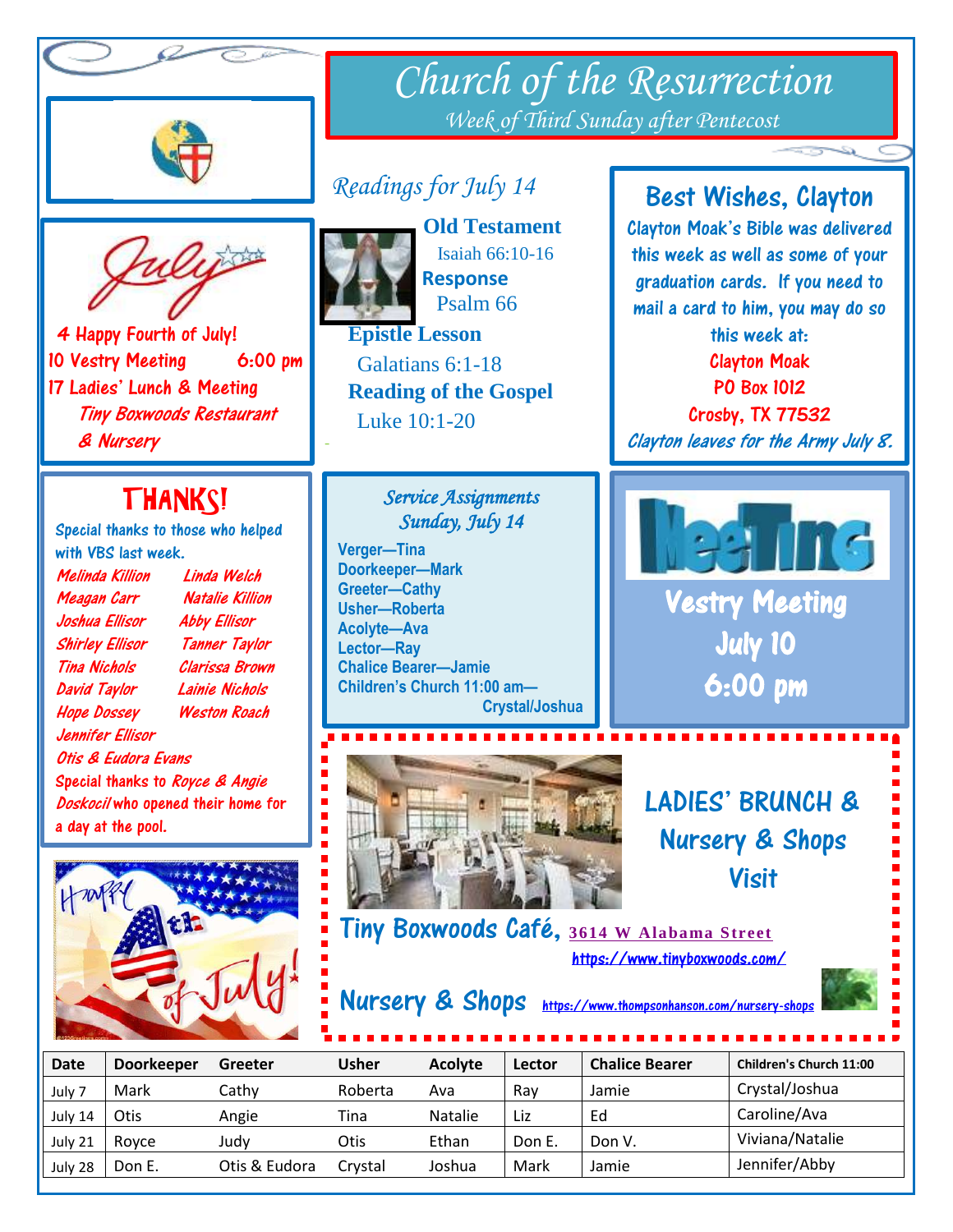



## MISSIONS BEYOND CHURCH OF THE RESURRECTION DOORS

Local: Churches United in Caring—Volunteers welcome to help with the Thrift Store or assist those who are less fortunate

International: The Gressers representing the Anglican Missions in Malawi—packages or penpals of encouragement